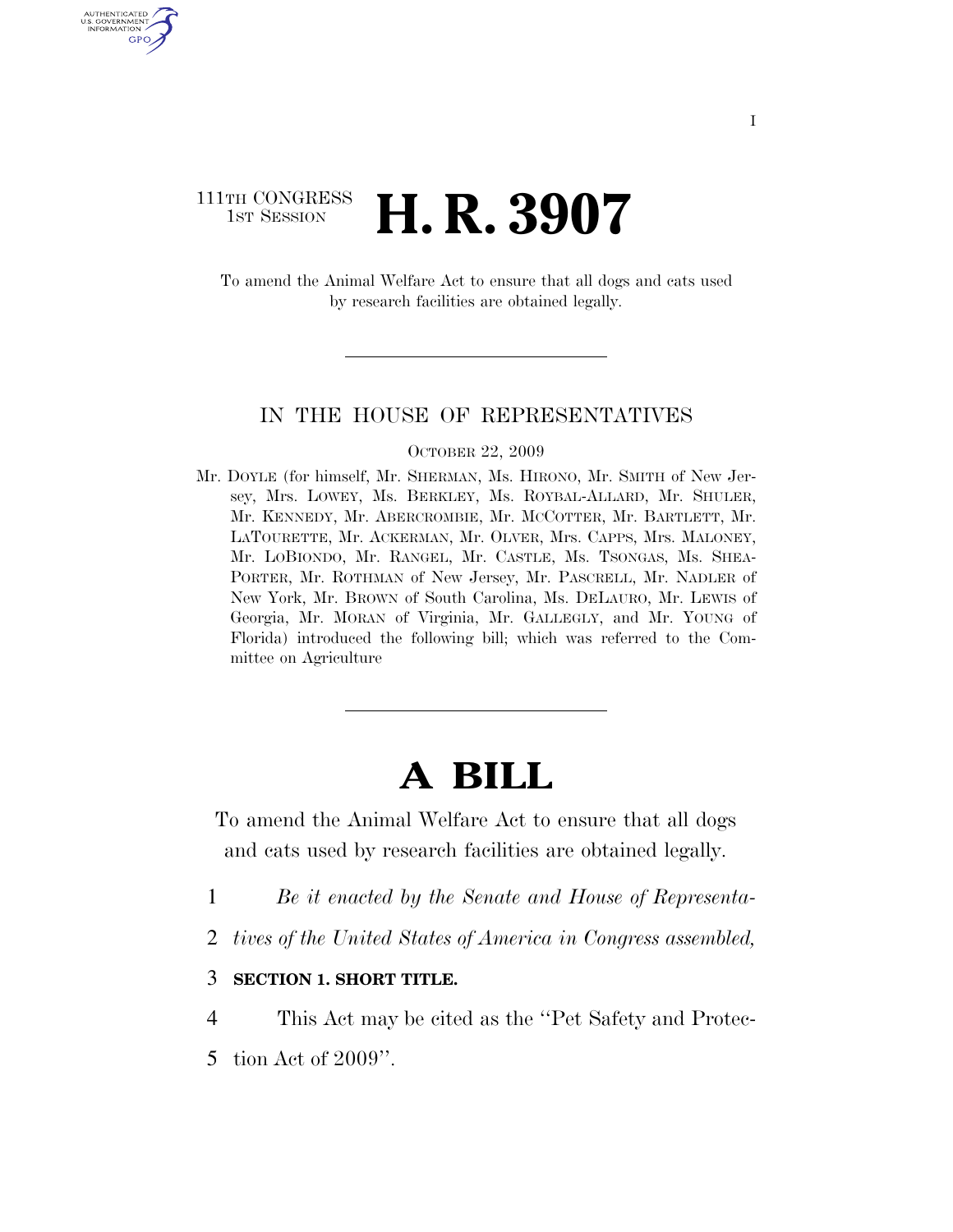#### **SEC. 2. PROTECTION OF PETS.**

 (a) RESEARCH FACILITIES.—Section 7 of the Animal Welfare Act (7 U.S.C. 2137) is amended to read as fol-lows:

# **''SEC. 7. SOURCES OF DOGS AND CATS FOR RESEARCH FA-CILITIES.**

 ''(a) DEFINITION OF PERSON.—In this section, the term 'person' means any individual, partnership, firm, joint stock company, corporation, association, trust, es-tate, pound, shelter, or other legal entity.

11 "(b) USE OF DOGS AND CATS.—No research facility or Federal research facility may use a dog or cat for re- search or educational purposes if the dog or cat was ob- tained from a person other than a person described in sub-section (d).

16 "(c) SELLING, DONATING, OR OFFERING DOGS AND CATS.—No person, other than a person described in sub- section (d), may sell, donate, or offer a dog or cat to any research facility or Federal research facility.

20 "(d) PERMISSIBLE SOURCES.—A person from whom a research facility or a Federal research facility may ob- tain a dog or cat for research or educational purposes under subsection (b), and a person who may sell, donate, or offer a dog or cat to a research facility or a Federal research facility under subsection (c), shall be—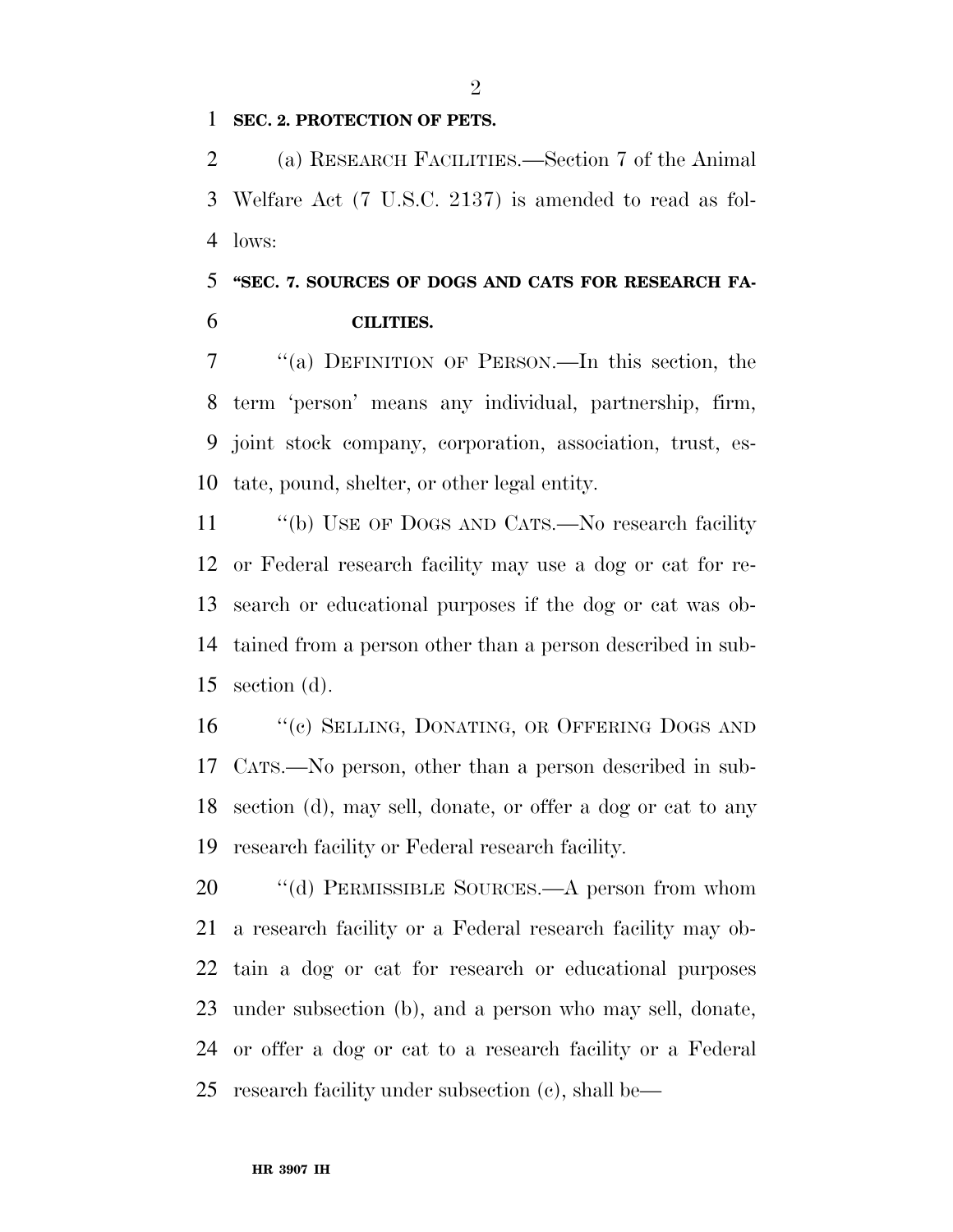| $\mathbf{1}$   | $\cdot$ (1) a dealer licensed under section 3 that has           |
|----------------|------------------------------------------------------------------|
| $\overline{2}$ | bred and raised the dog or cat;                                  |
| 3              | $(2)$ a publicly owned and operated pound or                     |
| $\overline{4}$ | shelter that—                                                    |
| 5              | $\lq\lq$ is registered with the Secretary;                       |
| 6              | "(B) is in compliance with section $28(a)(1)$                    |
| 7              | and with the requirements for dealers in sub-                    |
| 8              | sections (b) and (c) of section $28$ ; and                       |
| 9              | $\lq\lq$ <sup>c</sup> (C) obtained the dog or cat from its legal |
| 10             | owner, other than a pound or shelter;                            |
| 11             | $\cdot\cdot(3)$ a person that is donating the dog or cat         |
| 12             | and that—                                                        |
| 13             | "(A) bred and raised the dog or cat; or                          |
| 14             | "(B) owned the dog or cat for not less                           |
| 15             | than 1 year immediately preceding the dona-                      |
| 16             | tion;                                                            |
| 17             | $(4)$ a research facility licensed by the Sec-                   |
| 18             | retary; and                                                      |
| 19             | $\lq(5)$ a Federal research facility licensed by the             |
| 20             | Secretary.                                                       |
| 21             | $``$ (e) PENALTIES.—                                             |
| 22             | "(1) IN GENERAL.—A person that violates this                     |
| 23             | section shall be fined $$1,000$ for each violation.              |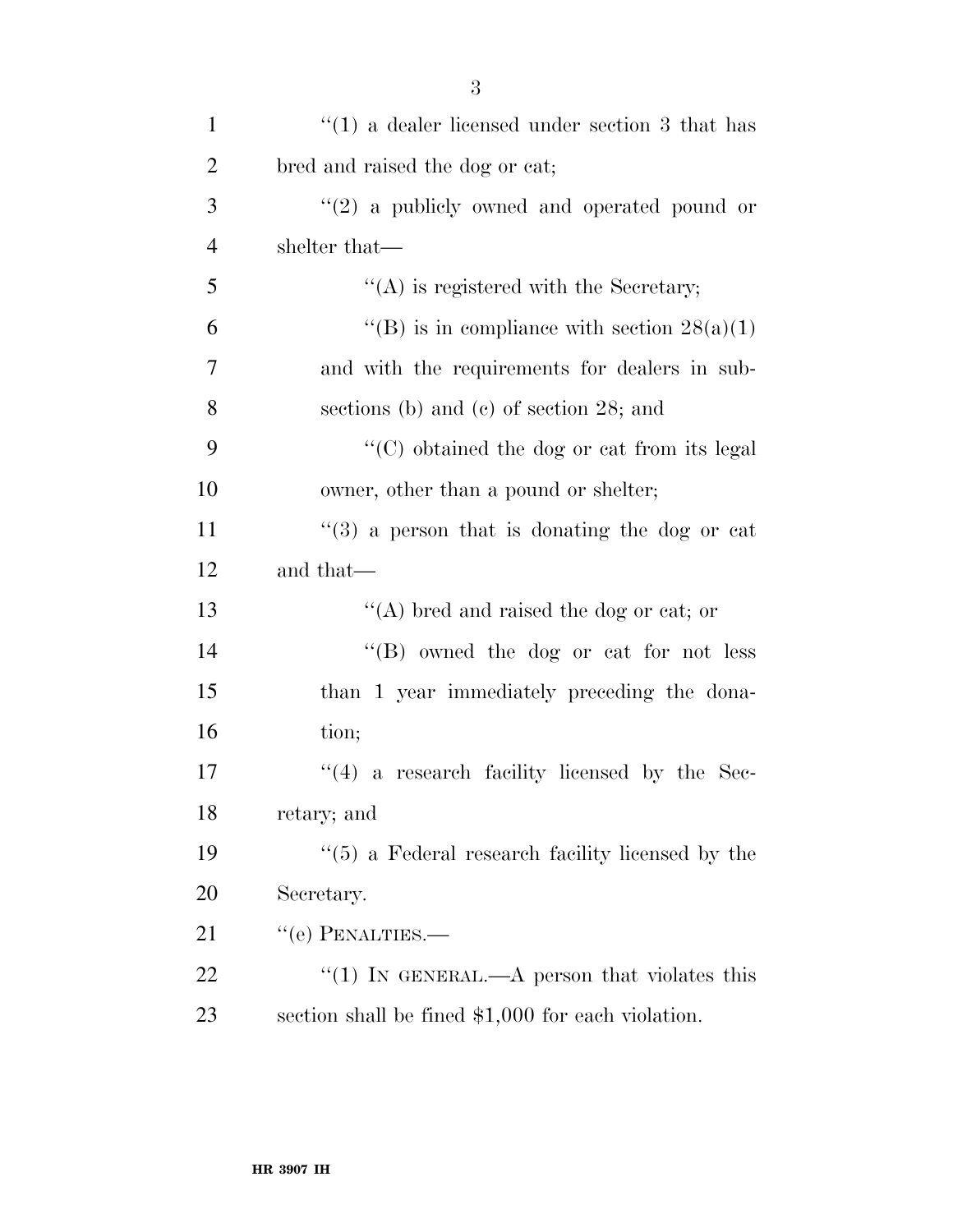plicable penalty.

 ''(f) NO REQUIRED SALE OR DONATION.—Nothing in this section requires a pound or shelter to sell, donate, or offer a dog or cat to a research facility or Federal re-search facility.''.

 (b) FEDERAL RESEARCH FACILITIES.—Section 8 of the Animal Welfare Act (7 U.S.C. 2138) is amended— (1) by striking ''Sec. 8. No department'' and inserting the following:

### **''SEC. 8. FEDERAL RESEARCH FACILITIES.**

 ''Except as provided in section 7, no department''; (2) by striking ''research or experimentation or''; and

 (3) by striking ''such purposes'' and inserting 17 "that purpose".

 (c) CERTIFICATION.—Section 28(b)(1) of the Animal Welfare Act (7 U.S.C. 2158(b)(1)) is amended by striking ''individual or entity'' and inserting ''research facility or Federal research facility''.